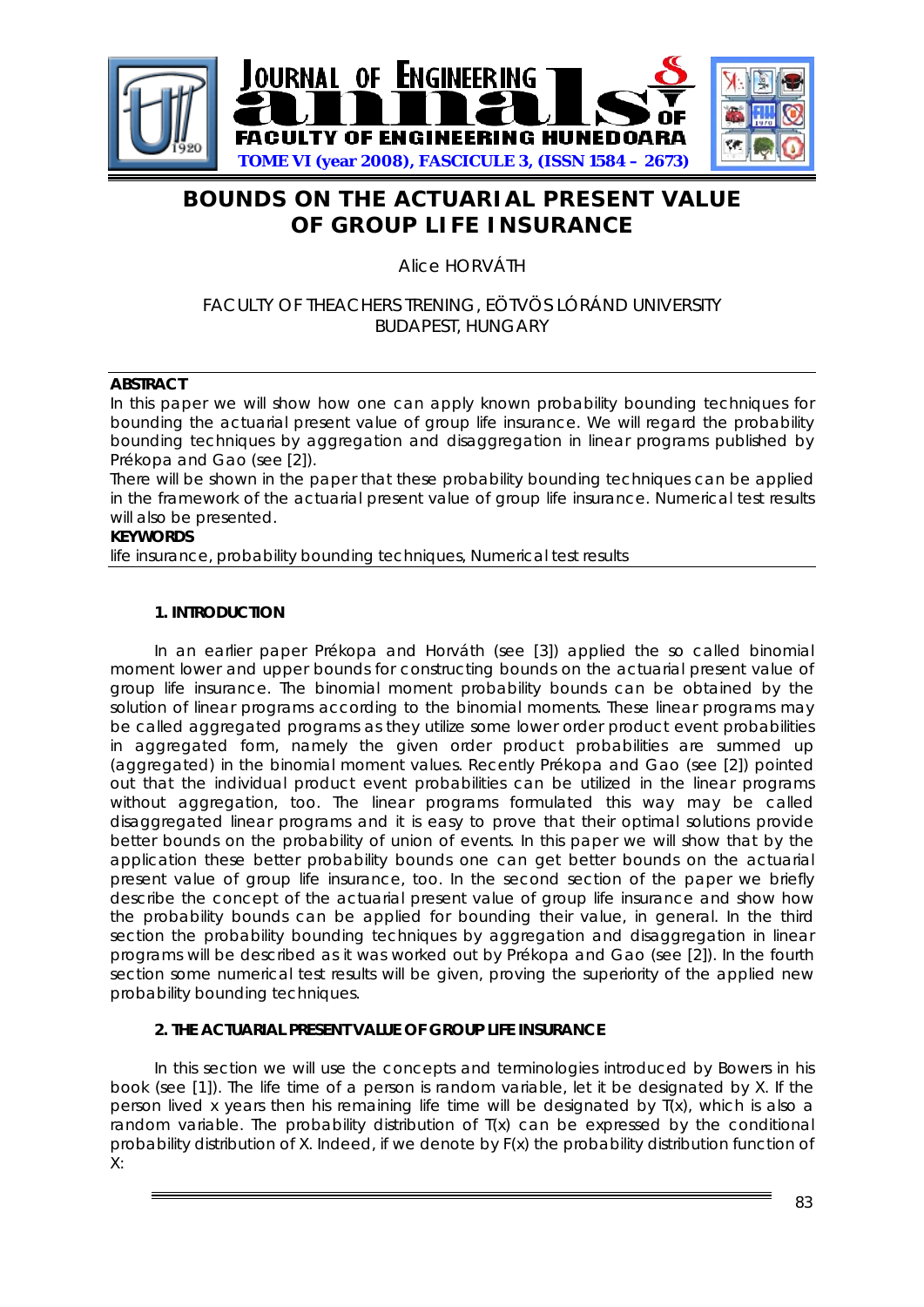

ANNALS OF THE FACULTY OF ENGINEERING HUNEDOARA – JOURNAL OF ENGINEERING. TOME VI (year 2008). Fascicule 3 (ISSN 1584 – 2673)



$$
F(x) = P(X \le x), x \ge 0
$$
\n<sup>(2.1)</sup>

and introduce the notation:

$$
s(x) = 1 - F(X),\tag{2.2}
$$

then the probability distribution function of  $T(x)$  can be given in the following way:

$$
{}_{t}q_{x} = P(T(x) \leq t) = P(x < X \leq x + t | X > x) = \frac{P(x < X \leq x + t)}{P(X > x)}
$$
(2.3)  

$$
= \frac{F(x + t) - F(x)}{s(x)} = \frac{s(x) - s(x + t)}{s(x)}.
$$

Further notations will be:

$$
P_x = P(T(x) > t),
$$
  
\n
$$
P_x = {}_1P_x,
$$
  
\n
$$
q_x = {}_1q_x.
$$

Let us regard *n* persons in their ages  $x_1, \ldots, x_n$  years, where the numbers  $x_1, \ldots, x_n$  are not necessarily integers. As the time is going on, the number of survivors will decrease. Let be designated by

$$
\left(\frac{k}{x_1 x_2 \cdots x_n}\right)
$$

if the number of survivors out of *n* persons with ages  $x_1, \ldots, x_n$  is at least *k* and by

$$
\left(\frac{\begin{bmatrix}k\end{bmatrix}}{x_1x_2\cdots x_n}\right)
$$

if the number of survivors out of *n* persons with ages  $x_1, \ldots, x_n$  is exactly *k*.

Then the probability that after *t* years from present at least *k* survivors exist will be designated as

$$
\int_{t} P_{\frac{k}{x_1 x_2 \cdots x_n}}
$$

and similarly the probability that after *t* years from present exactly *k* survivors exist will be designated as

$$
{}_{t}P_{\frac{[k]}{x_{1}x_{2}\cdots x_{n}}}.
$$

It is well known in the probability theory that for any  $c_0, c_1, ..., c_n$  and  $d_0, d_1, ..., d_n$  numbers

$$
\sum_{k=0}^{n} c_{k} P_{\frac{k!}{x_1, x_2, \dots, x_n}} = c_0 + \sum_{k=1}^{n} {}_{t} S_k \Delta^k c_0
$$
 (2.4)

and 
$$
\sum_{k=0}^{n} d_{k} P_{\frac{k!}{x_1, x_2, \dots, x_n}} = d_0 + \sum_{k=1}^{n} {t} S_k \Delta^{k-1} d_1,
$$
 (2.5)

where 
$$
{}_{t}S_{k} = \sum_{1 \leq i_{1} < ... < i_{k} \leq n} P(T(x_{i_{1}})) > t, ..., T(x_{i_{k}}) > t
$$
 (2.6)

and 
$$
\Delta^k c_0 = \sum_{i=0}^k (-1)^{i-1} {k \choose i} c_i
$$

is the *k*th difference of the series  $c_0, c_1, ..., c_n$ .

Some types of actuarial present values can be calculated as the numerical integral over the time horizon of the left hand sides in the formulae (2.4) and (2.5). We can do the same with the right hand sides of the formulae (2.4) and (2.5), however the main numerical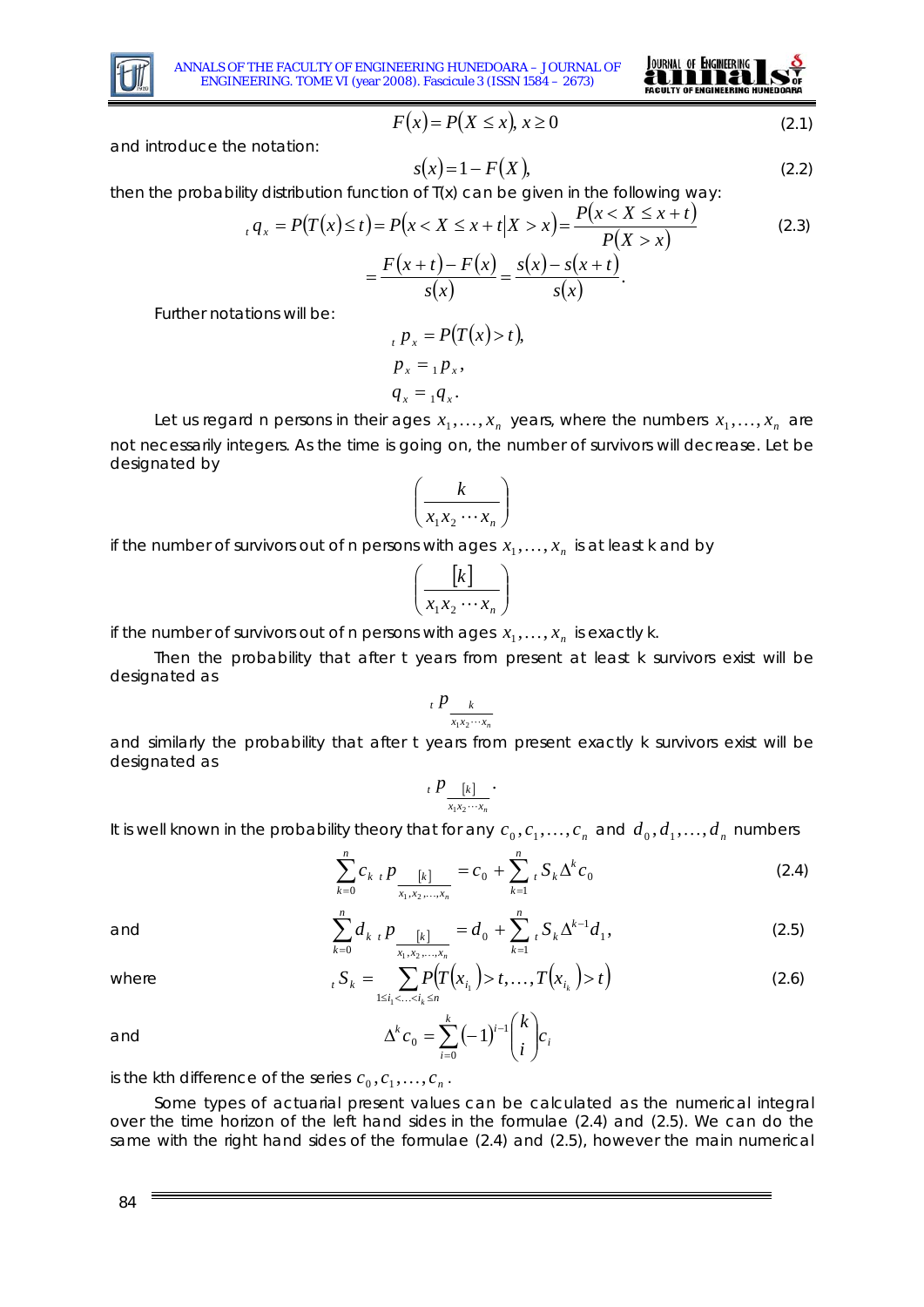



problem will be the calculation of the probability values involved in the expression of  ${}_{i}S_{k}$  in

formula (2.6). If the random variables 
$$
T(x_1),...,T(x_n)
$$
 are independent, then

$$
P(T(x_{i_1}) > t, \ldots, T(x_{i_k}) > t) = P(T(x_{i_1}) > t) \cdots P(T(x_{i_k}) > t)
$$

and we need the  $P\big( T\big( x_{i_{1}}\big) \!> \!t, ..., T\big( x_{i_{k}}\big) \!> \!t \big)$  probability values only for  $k=1.$  However they are dependent random variables, we may be able to calculate these probabilities for relatively small values of *k*, and then we will be able to utilize the probability bounding techniques given in the next section.

### **3. PROBABILITY BOUNDING TECHNIQUES BY AGGREGATION AND DISAGGREGATION IN LINEAR PROGRAMS**

In this section we will follow the train of thought applied in the paper by Prékopa and Gao ([2]). Let us regard the classical inclusion-exclusion formula giving the probability of the union of events  $A_1, \ldots, A_n$  in terms of the intersection probabilities of the same events:

$$
P(A_1 \cup \dots \cup A_n) = S_1 - S_2 + \dots + (-1)^{n-1} S_n,
$$
  
where  $S_k = \sum_{1 \le i_1 < \dots < i_k \le n} P(A_{i_1} \cap \dots \cap A_{i_k}), k = 1, \dots, n.$ 

If we know all  $S_k$ ,  $k = 1,...,n$  values, then the probability of the union of events  $A_{1},\dots, A_{n}$  is determined by the above inclusion-exclusion formula. If, however, we only know  $S_1, \ldots, S_m$ , where  $m \ll n$ , then the most what we can do is to look for lower and upper bounds on the probability of the union. Let  $S_0 = 1$  by definition and designate  $\nu$  the number of those events (among  $A_1, \ldots, A_n$ ) which occur, then we have the relations

$$
S_k = E\left[\binom{V}{k}\right] = \sum_{i=0}^n \binom{i}{k} v_i, k = 0,1,\ldots,n,
$$

where  $v_i = P(v = i), i = 0,1,\ldots,n$ . As we have trivially the equality  $P(A_1 \cup \cdots \cup A_n)$  $v_1 + \cdots + v_n$ , to obtain lower and upper bounds on the probability of the union we can formulate two linear programs:

$$
\min(\max) \sum_{i=1}^{n} v_i
$$
\n
$$
\text{s.t.} \sum_{i=1}^{n} {i \choose k} v_i = S_k, \quad k = 1, ..., m, \quad v_i \ge 0, i = 1, ..., n
$$
\n(3.1)

Problem (3.1) use the probabilities  $p_{i_1...i_k} = P(A_{i_1} \cap \cdots \cap A_{i_k})$  in aggregated form, i.e.,  $S_1, \ldots, S_m$  are used rather than the probabilities in these sums. This is why we call (3.1) aggregated problems.

The linear programs which make us possible to use the probabilities  $p_{i_1...i_k}$ ,  $1 \le i_1 < \cdots < i_k \le n$  individually, will be called disaggregated, and can be formulated as follows. Define

$$
a_{IJ} = \begin{cases} 1, & \text{if } I \subset J, \\ 0, & \text{if } I \subset J, \end{cases}
$$

$$
t_J = P\left(\left(\bigcap_{j \in J} A_j\right) \cap \left(\bigcap_{j \notin J} \overline{A}_j\right)\right)
$$

$$
p_I = P\left(\bigcap_{j \in I} A_j\right)
$$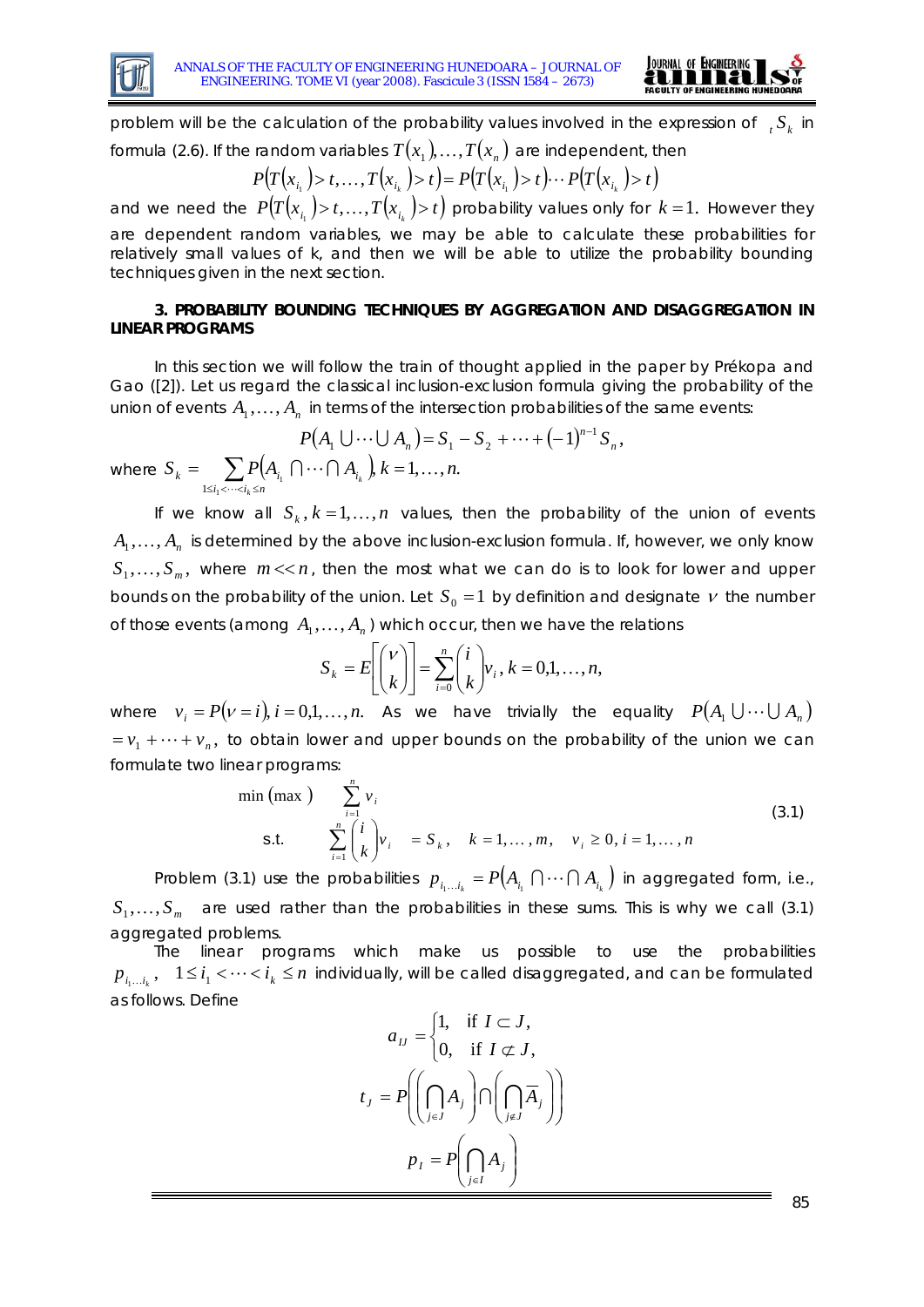



for any  $I, J \subset \{1,...,n\}$ . Then we have the equation

$$
\sum_{J \subset \{1,\dots,n\}} a_{IJ} t_J = p_I, \quad I \subset \{1,\dots,n\}.
$$

Now we can formulate the following two linear programs, called disaggregated programs:

$$
\min(\max) \sum_{0 \neq J \subset \{1,...,n\}} t_J
$$
\n
$$
\sum_{0 \neq J \subset \{1,...,n\}} t_J = p_I, \quad |I| \leq m, \quad t_J \geq 0, \quad J \subset \{1,...,n\}
$$
\n(3.2)

We remark that Prékopa and Gao ([2]) defined a third type of LP by the use of partial aggregation/disaggregation of the LPs (3.1) and (3.2) and presented new bounds for the union of events based on the new type LP. In our case we will be able to solve the fully disaggregated LP problem (3.2), so we will not apply partially aggregated/disaggregated LPs.

#### **4. NUMERICAL TEST RESULTS**

In our test example we took a group of four persons (father, mother son and daughter with given ages) and took their surviving probabilities from real statistical data. The joint surviving probabilities were constructed such a way that the correlation be as large as possible and in another example opposite way as small as possible. The sequence of real 1

numbers were 
$$
c = \frac{1}{2}
$$
;  $c_0 = 0$ ,  $c_1 = \frac{1}{8}$ ,  $c_2 = \frac{1}{4}$ ,  $c_3 = \frac{1}{2}$ ,  $c_4 = 1$ .

In this case the aggregated LP was:

$$
\min(\max) \quad (\qquad \frac{1}{8}v_1 + \frac{1}{4}v_2 + \frac{1}{2}v_3 + v_4)
$$
\n
$$
v_0 + v_1 + v_2 + v_3 + v_4 = 1 (= S_0)
$$
\n
$$
v_1 + 2v_2 + 3v_3 + 4v_4 = S_1
$$
\n
$$
v_2 + 3v_3 + 6v_4 = S_2
$$
\n
$$
v_0 \ge 0, \quad v_1 \ge 0, \quad v_2 \ge 0, \quad v_3 \ge 0, \quad v_4 \ge 0
$$

and the disaggregated LP was:

| $min(max)$ $(\frac{1}{8}t_1 + \frac{1}{8}t_2)$ |               |             |             |        |             |             |         |             |        |                           |           |           |           | $+\frac{1}{8}t_3 + \frac{1}{8}t_4 + \frac{1}{4}t_5 + \frac{1}{4}t_6 + \frac{1}{4}t_7 + \frac{1}{4}t_8 + \frac{1}{4}t_9 + \frac{1}{4}t_{10} + \frac{1}{2}t_{11} + \frac{1}{2}t_{12} + \frac{1}{2}t_{13} + \frac{1}{2}t_{14} + t_{15})$ |                             |                                |
|------------------------------------------------|---------------|-------------|-------------|--------|-------------|-------------|---------|-------------|--------|---------------------------|-----------|-----------|-----------|---------------------------------------------------------------------------------------------------------------------------------------------------------------------------------------------------------------------------------------|-----------------------------|--------------------------------|
|                                                | $t_0$ + $t_1$ | $+t_2$      | $+t_3$      | $+t_4$ | $+ t5$      | $+t_6$      | $+t_7$  |             |        | $+t_8$ + $t_9$ + $t_{10}$ | $+t_{11}$ | $+t_{12}$ |           | $+t_{13}$ $+t_{14}$ $+t_{15}$ = 1                                                                                                                                                                                                     |                             |                                |
|                                                | $t_{\rm 1}$   |             |             |        | $+$ ts      | $+t_6$      | $+t_7$  |             |        |                           | $+t_{11}$ | $+t_{12}$ | $+t_{13}$ |                                                                                                                                                                                                                                       |                             | $+t_{15} = p_1$                |
|                                                |               | $t_{\rm 2}$ |             |        | $+ t5$      |             |         | $+t_8$      | $+t2$  |                           | $+t_{11}$ | $+t_{12}$ |           |                                                                                                                                                                                                                                       | $+t_{14}$ $+t_{15}$ = $p_2$ |                                |
|                                                |               |             | $t_{\rm 3}$ |        |             | $+t_6$      |         | $+t_8$      |        | $+t_{10}$                 | $+t_{11}$ |           |           | $+t_{13}$ $+t_{14}$ $+t_{15}$ = $p_3$                                                                                                                                                                                                 |                             |                                |
|                                                |               |             |             | $t_4$  |             |             | $+t_7$  |             | $+t_9$ | $+t_{10}$                 |           | $+t_{12}$ |           | $+t_{13}$ $+t_{14}$ $+t_{15}$ = $p_4$                                                                                                                                                                                                 |                             |                                |
|                                                |               |             |             |        | $t_{\rm S}$ |             |         |             |        |                           | $+t_{11}$ | $+t_{12}$ |           |                                                                                                                                                                                                                                       |                             | $+t_{15} = p_{12}$             |
|                                                |               |             |             |        |             | $t_{\rm 6}$ |         |             |        |                           | $+t_{11}$ |           | $+t_{13}$ |                                                                                                                                                                                                                                       |                             | $+t_{15} = p_{13}$             |
|                                                |               |             |             |        |             |             | $t_7\,$ |             |        |                           |           | $+t_{12}$ | $+t_{13}$ |                                                                                                                                                                                                                                       |                             | $+t_{15} = p_{14}$             |
|                                                |               |             |             |        |             |             |         | $t_{\rm 8}$ |        |                           | $+t_{11}$ |           |           |                                                                                                                                                                                                                                       |                             | $+t_{14}$ $+t_{15}$ = $p_{23}$ |
|                                                |               |             |             |        |             |             |         |             | $t_9$  |                           |           | $+t_{12}$ |           |                                                                                                                                                                                                                                       |                             | $+t_{14}$ $+t_{15}$ = $p_{24}$ |
|                                                |               |             |             |        |             |             |         |             |        | $t_{10}$                  |           |           | $+t_{13}$ |                                                                                                                                                                                                                                       |                             | $+t_{14}$ $+t_{15}$ = $p_{34}$ |

$$
t_i\geq 0, \quad i=0,1,\ldots,15.
$$

The numerical results for the actuarial present values are given in the following tables and figures (maximal correlation case, minimal correlation case and independent case):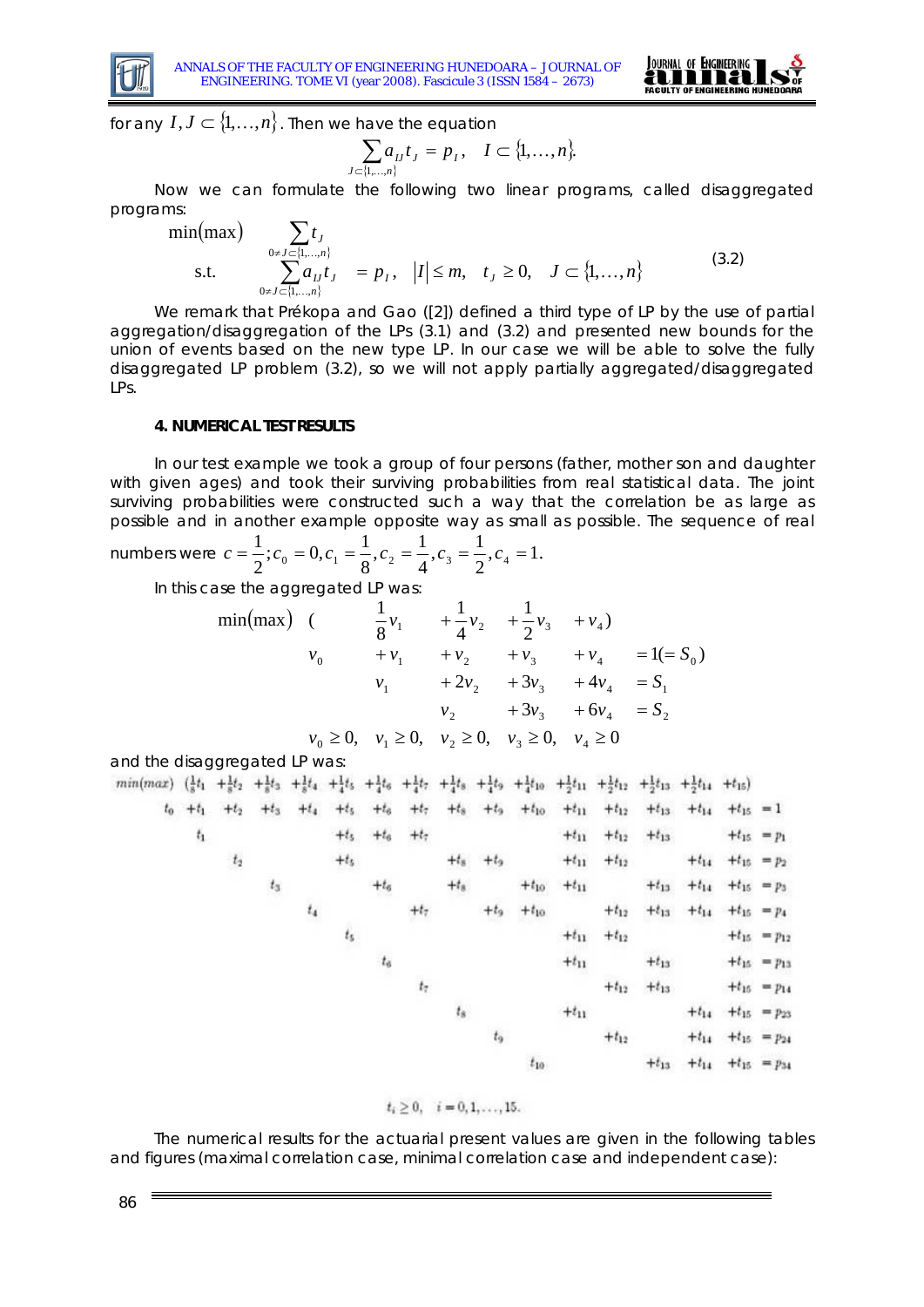



| Aggregated LP problems |                      |                      |             |             |             |  |  |  |
|------------------------|----------------------|----------------------|-------------|-------------|-------------|--|--|--|
| Τ                      | max. corr.           | max. corr.           | min. corr.  | min. corr.  | independent |  |  |  |
|                        | lower bound          | upper bound          | lower bound | upper bound | exact value |  |  |  |
| 1                      | 0.992537             | 0.992890             | 0.991832    | 0.991832    | 0.991843    |  |  |  |
| $\overline{2}$         | 0.984628             | 0.985364             | 0.983158    | 0.983158    | 0.983203    |  |  |  |
| 3                      | 0.976285             | 0.977436             | 0.973983    | 0.973983    | 0.974093    |  |  |  |
| $\overline{4}$         | 0.973298             | 0.974900             | 0.970094    | 0.970094    | 0.970265    |  |  |  |
| 5                      | 0.964065             | 0.966155             | 0.959883    | 0.959883    | 0.960185    |  |  |  |
| 6                      | 0.954351             | 0.956972             | 0.949107    | 0.949107    | 0.949588    |  |  |  |
| $\overline{7}$         | 0.944135             | 0.947332             | 0.937739    | 0.937739    | 0.938459    |  |  |  |
| 8                      | 0.933419             | 0.937241             | 0.925774    | 0.925774    | 0.926800    |  |  |  |
| 9                      | 0.922194             | 0.926688             | 0.913207    | 0.913207    | 0.914617    |  |  |  |
| 10                     | 0.910436             | 0.915645             | 0.900019    | 0.900019    | 0.901902    |  |  |  |
| 11                     | 0.898113             | 0.904081             | 0.886176    | 0.886176    | 0.888632    |  |  |  |
| 12                     | 0.885224             | 0.891996             | 0.871681    | 0.871681    | 0.874819    |  |  |  |
| 13                     | 0.871779             | 0.879396             | 0.856544    | 0.856544    | 0.860486    |  |  |  |
| 14                     | 0.857769             | 0.866286             | 0.840734    | 0.840734    | 0.845617    |  |  |  |
| 15                     | 0.843183             | 0.852673             | 0.824202    | 0.824202    | 0.830185    |  |  |  |
| 16                     | 0.827994             | 0.838560             | 0.806863    | 0.806863    | 0.814139    |  |  |  |
| 17                     | 0.812235             | 0.824012             | 0.788680    | 0.788680    | 0.797480    |  |  |  |
| 18                     | 0.795938             | 0.809089             | 0.769634    | 0.769634    | 0.780230    |  |  |  |
| 19                     | 0.779090             | 0.793799             | 0.749672    | 0.749672    | 0.762379    |  |  |  |
| 20                     | 0.761631             | 0.778096             | 0.728703    | 0.728703    | 0.743886    |  |  |  |
| 21                     | 0.743470             | 0.761898             | 0.706616    | 0.706616    | 0.724697    |  |  |  |
| 22                     | 0.724534             | 0.745137             | 0.683328    | 0.683328    | 0.704785    |  |  |  |
| 23                     | 0.704814             | 0.727816             | 0.658810    | 0.658810    | 0.684180    |  |  |  |
| 24                     | 0.684348             | 0.709984             | 0.633074    | 0.633074    | 0.662956    |  |  |  |
| 25                     | 0.663212             | 0.691736             | 0.606164    | 0.606164    | 0.641220    |  |  |  |
| 26                     | 0.641511             | 0.673186             | 0.578162    | 0.578162    | 0.619114    |  |  |  |
| 27                     | 0.619275             | 0.654373             | 0.549078    | 0.549078    | 0.596712    |  |  |  |
| 28                     | 0.597015             | 0.635808             | 0.519429    | 0.519429    | 0.574509    |  |  |  |
| 29                     | 0.574678             | 0.617250             | n.a.        | n.a.        | 0.552488    |  |  |  |
| 30                     | 0.552198             | 0.597356             | n.a.        | n.a.        | 0.530629    |  |  |  |
| 31                     | 0.529504             | 0.577319             | n.a.        | n.a.        | 0.508911    |  |  |  |
| 32                     | 0.506569             | 0.557115             | n.a.        | n.a.        | 0.487358    |  |  |  |
| 33                     | 0.483408             | 0.536757             | n.a.        | n.a.        | 0.466031    |  |  |  |
| 34                     | 0.460050             | 0.516270             | n.a.        | n.a.        | 0.444997    |  |  |  |
| 35                     | 0.436533             | 0.495692             | n.a.        | n.a.        | 0.424319    |  |  |  |
| 36                     | 0.415456             | 0.475067             | n.a.        | n.a.        | 0.404047    |  |  |  |
| 37                     | 0.397229             | 0.454165             | n.a.        | n.a.        | 0.383997    |  |  |  |
| 38                     | 0.379196             | 0.433706             | n.a.        | n.a.        | 0.364755    |  |  |  |
| 39                     | 0.361415             | 0.413778             | n.a.        | n.a.        | 0.346350    |  |  |  |
| 40                     | 0.343924             | 0.394446             | n.a.        | n.a.        | 0.328780    |  |  |  |
| 41                     | 0.326758             | 0.375770             | n.a.        | n.a.        | 0.312026    |  |  |  |
| 42                     | 0.309930             | 0.357784             | n.a.        | n.a.        | 0.296046    |  |  |  |
| 43                     | 0.293450             | 0.340507             | n.a.        | n.a.        | 0.280780    |  |  |  |
| 44                     | 0.277305             | 0.323925             | n.a.        | n.a.        | 0.266156    |  |  |  |
| 45                     | 0.261474             | 0.308001             | n.a.        | n.a.        | 0.252098    |  |  |  |
| 46                     | 0.245941             | 0.292698             | n.a.        | n.a.        | 0.238542    |  |  |  |
| 47                     | 0.230713             | 0.278001             | n.a.        | n.a.        | 0.225450    |  |  |  |
| 48<br>49               | 0.215834             | 0.263942             | n.a.        | n.a.        | 0.212825    |  |  |  |
| 50                     | 0.201377<br>0.187451 | 0.250585<br>0.238046 | n.a.        | n.a.        | 0.200694    |  |  |  |
|                        |                      |                      | n.a.        | n.a.        | 0.189115    |  |  |  |

=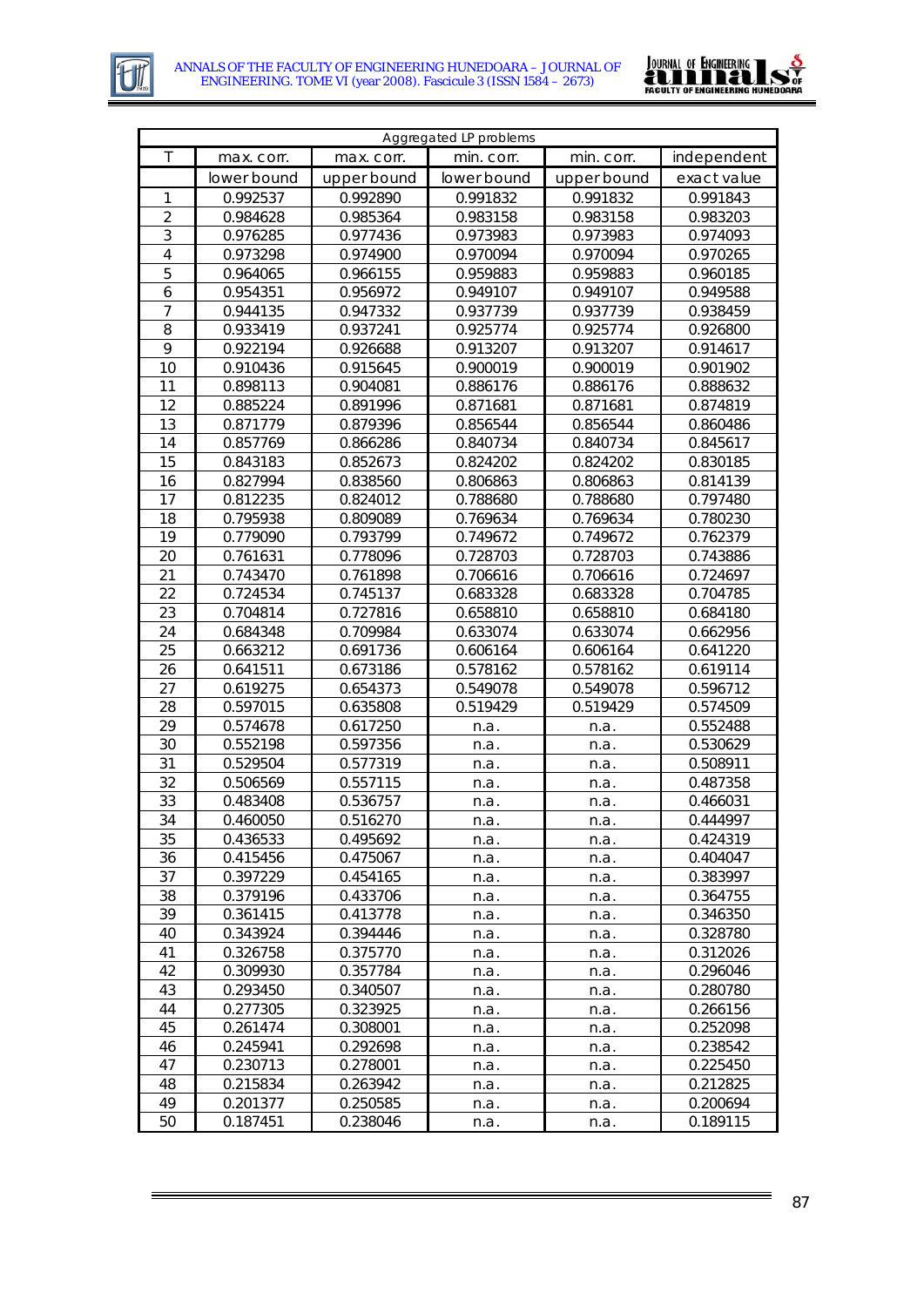



| Disaggregated LP problems |                      |                      |              |              |  |  |  |  |
|---------------------------|----------------------|----------------------|--------------|--------------|--|--|--|--|
| $\mathsf T$               | max. corr.           | max. corr.           | min. corr.   | min. corr.   |  |  |  |  |
|                           | lower bound          | upper bound          | lower bound  | upper bound  |  |  |  |  |
| 1                         | 0.992708             | 0.992708             | 0.991832     | 0.991832     |  |  |  |  |
| $\overline{2}$            | 0.984993             | 0.984993             | 0.983158     | 0.983158     |  |  |  |  |
| 3                         | 0.976864             | 0.976864             | 0.973983     | 0.973983     |  |  |  |  |
| $\overline{4}$            | 0.974115             | 0.974115             | 0.970094     | 0.970094     |  |  |  |  |
| 5                         | 0.965142             | 0.965142             | 0.959883     | 0.959883     |  |  |  |  |
| 6                         | 0.955711             | 0.955711             | 0.949107     | 0.949107     |  |  |  |  |
| $\overline{7}$            | 0.945804             | 0.945804             | 0.937739     | 0.937739     |  |  |  |  |
| 8                         | 0.935424             | 0.935424             | 0.925774     | 0.925774     |  |  |  |  |
| 9                         | 0.924565             | 0.924565             | 0.913207     | 0.913207     |  |  |  |  |
| 10                        | 0.913204             | 0.913204             | 0.900019     | 0.900019     |  |  |  |  |
| 11                        | 0.901309             | 0.901309             | 0.886176     | 0.886176     |  |  |  |  |
| 12                        | 0.888872             | 0.888872             | 0.871681     | 0.871681     |  |  |  |  |
| 13                        | 0.875899             | 0.875899             | 0.856544     | 0.856544     |  |  |  |  |
| 14                        | 0.862378             | 0.862378             | 0.840734     | 0.840734     |  |  |  |  |
| 15                        | 0.848301             | 0.848301             | 0.824202     | 0.824202     |  |  |  |  |
| 16                        | 0.833652             | 0.833652             | 0.806863     | 0.806863     |  |  |  |  |
| 17                        | 0.818467             | 0.818467             | 0.788680     | 0.788680     |  |  |  |  |
| 18                        | 0.802787             | 0.802787             | 0.769634     | 0.769634     |  |  |  |  |
| 19                        | 0.786600             | 0.786600             | 0.749672     | 0.749672     |  |  |  |  |
| 20                        | 0.769850             | 0.769850             | 0.728703     | 0.728703     |  |  |  |  |
| 21                        | 0.752452             | 0.752452             | 0.706616     | 0.706616     |  |  |  |  |
| 22                        | 0.734332             | 0.734332             | 0.683328     | 0.683328     |  |  |  |  |
| 23                        | 0.715486             | 0.715486             | 0.658810     | 0.658810     |  |  |  |  |
| 24                        | 0.695952             | 0.695952             | 0.633074     | 0.633074     |  |  |  |  |
| 25                        | 0.675813             | 0.675813             | 0.606164     | 0.606164     |  |  |  |  |
| 26                        | 0.655180             | 0.655180             | 0.578162     | 0.578162     |  |  |  |  |
| 27                        | 0.634084             | 0.634084             | 0.549078     | 0.549078     |  |  |  |  |
| 28                        | 0.613037             | 0.613037             | 0.519429     | 0.519429     |  |  |  |  |
| 29                        | 0.591992             | 0.591992             | n.a.         | n.a.         |  |  |  |  |
| 30                        | 0.570897             | 0.570897             | n.a.         | n.a.         |  |  |  |  |
| 31                        | 0.549698             | 0.549698             | n.a.         | n.a.         |  |  |  |  |
| 32                        | 0.528379             | 0.528379             | n.a.         | n.a.         |  |  |  |  |
| 33                        | 0.506964             | 0.506964             | n.a.         | n.a.         |  |  |  |  |
| 34                        | 0.485490             | 0.485490             | n.a.         | n.a.         |  |  |  |  |
| 35                        | 0.464009             | 0.464009             | n.a.         | n.a.         |  |  |  |  |
| 36<br>37                  | 0.442576<br>0.421013 | 0.442576<br>0.421013 | n.a.         | n.a.         |  |  |  |  |
| 38                        | 0.399953             | 0.399953             | n.a.         | n.a.         |  |  |  |  |
| 39                        | 0.379490             | 0.379490             | n.a.<br>n.a. | n.a.<br>n.a. |  |  |  |  |
| 40                        | 0.359698             | 0.359698             | n.a.         | n.a.         |  |  |  |  |
| 41                        | 0.340639             | 0.340639             |              |              |  |  |  |  |
| 42                        | 0.322337             | 0.322337             | n.a.<br>n.a. | n.a.<br>n.a. |  |  |  |  |
| 43                        | 0.304793             | 0.304793             | n.a.         | n.a.         |  |  |  |  |
| 44                        | 0.287969             | 0.287969             | n.a.         | n.a.         |  |  |  |  |
| 45                        | 0.271798             | 0.271798             | n.a.         | n.a.         |  |  |  |  |
| 46                        | 0.256202             | 0.256202             | n.a.         | n.a.         |  |  |  |  |
| 47                        | 0.241113             | 0.241113             | n.a.         | n.a.         |  |  |  |  |
| 48                        | 0.226503             | 0.226503             | n.a.         | n.a.         |  |  |  |  |
| 49                        | 0.212385             | 0.212385             | n.a.         | n.a.         |  |  |  |  |
| 50                        | 0.198832             | 0.198832             | n.a.         | n.a.         |  |  |  |  |

 $\equiv$